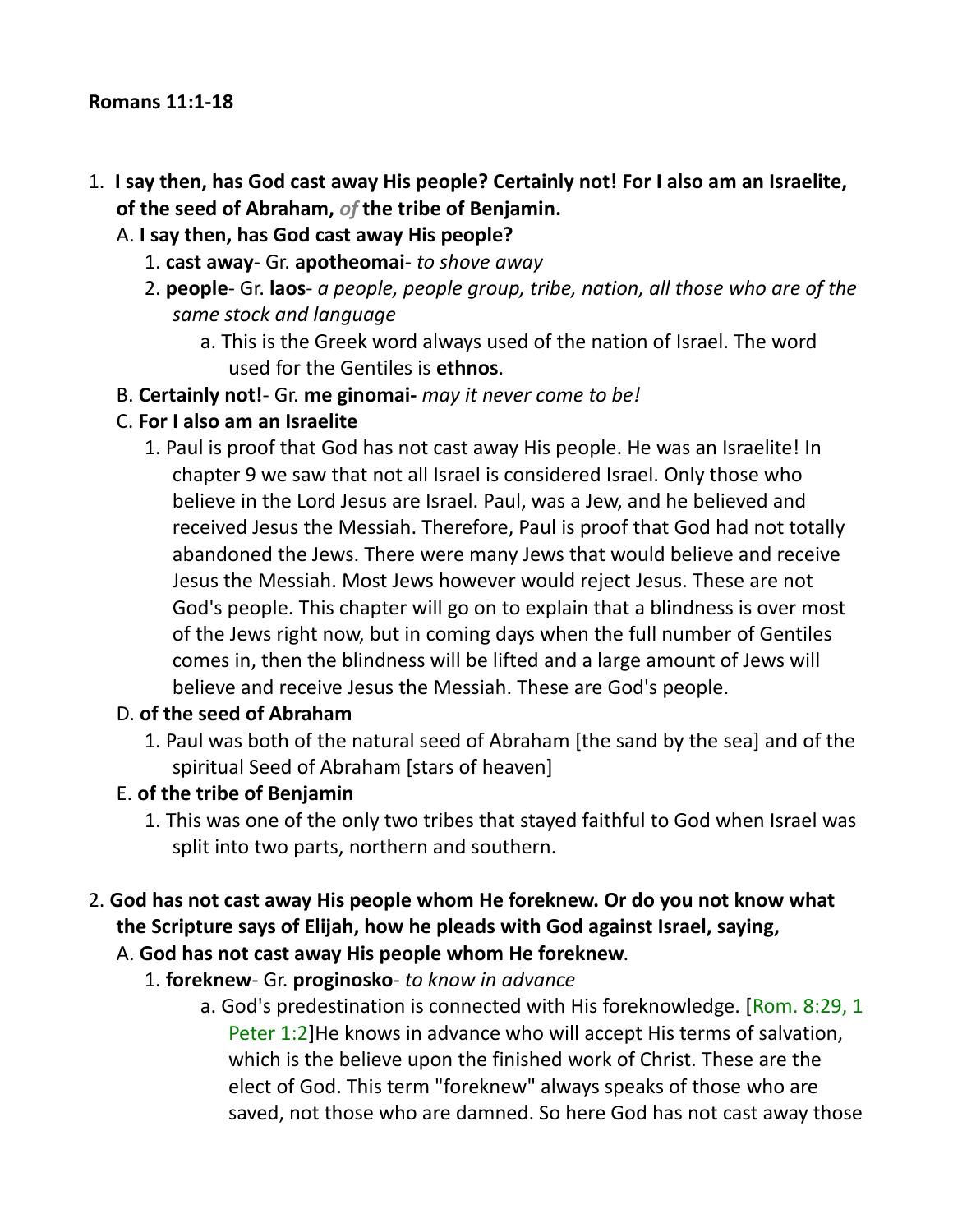who He foreknew who would believe upon Christ. Notice the words "His people". His people are not just a natural race, but all that believes upon Him. "His people" definitely does not speak of unbelievers. In this context Paul is speaking of all the Jews who believe upon Christ. God has not forsaken all the Jews. There are many who have and will believe and receive Jesus. Paul is living proof of that.

- B. **Or do you not know what the Scripture says of Elijah**
	- 1. [1 Kings 19:10]
- C. **how he pleads with God against Israel, saying,**
	- 1. **pleads** Gr. **entugchano** *to go to or meet a person, especially for the purpose of conversation, consultation, or supplication; make intercession for any one*
	- 2. **against** Gr. **kata** *against, concerning*
		- a. Elijah was called by God to intercede **FOR** Israel, but he ended up interceding **AGAINST** Israel!
		- b. Pastors need to be careful to intercede **FOR** the people of God, not **AGAINST** the people of God!

# 3. **"LORD, THEY HAVE KILLED YOUR PROPHETS AND TORN DOWN YOUR ALTARS, AND I ALONE AM LEFT, AND THEY SEEK MY LIFE"?**

# A. **Lord, they have killed your prophets**

- 1. **killed apokteino** *to kill outright*.
- 2. **prophets** Gr. **prophetes** *foretellers*
- B. **and torn down your altars**
	- 1. **torn down** Gr. *to dig under, dig down, demolish, destroy*
	- 2. **altars** Gr. **thusiasterion** *place of sacrifice*
	- 3. The altars speak of the animal sacrifices that atone for sin. The prophets main task in the OT was to cause people to see their sin and return to the altars. At the time of Elijah the altars had been removed and sin guilt was upon the people because the sacrifices God's commanded had ceased. God sent the prophets to reveal this sin so the people would return to the altars to receive atonement. The people were unwilling to do this, so they simply killed the only ones left standing in their way which were the prophets. They did this so nothing could hurt their consciences. Is this not happening today? People know their own guilt but are unwilling to come to Christ for forgiveness, so they are trying to shut up the churches and preachers. They call them hate mongers. We are not at the point in the USA to where ministers are being killed but sad to say we are on that track.

### C. **and I alone am left**

1. **left-** Gr. **hupoleipo**- *to leave under*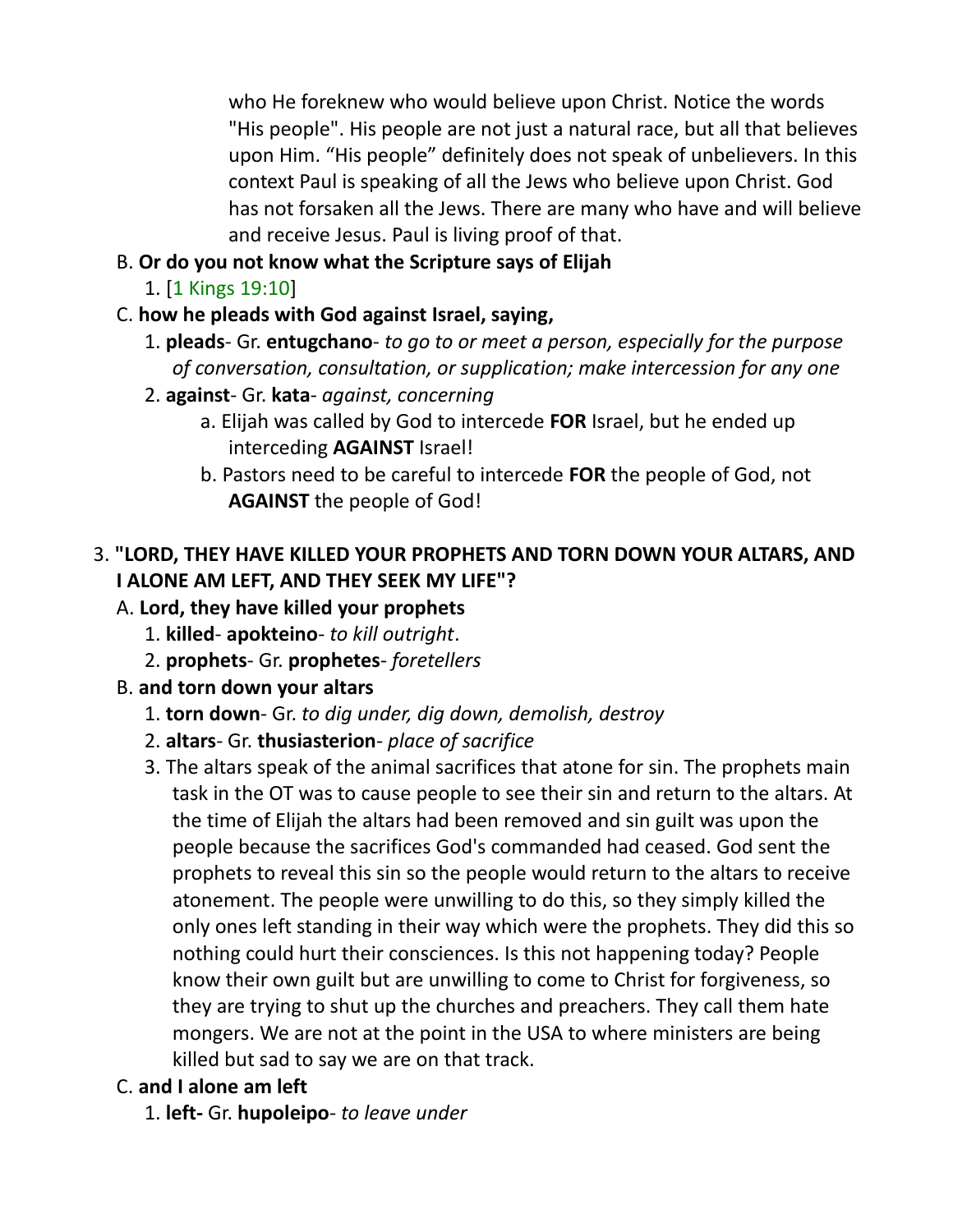- a. Here we see the mental state of Elijah after he killed the prophets of Baal and Jezebel threatened to kill him. He felt like he was the only person "left under" the pressure of serving God. This is a dangerous place to be my friend!
- b. Elijah knew he was not the only prophet left. He knew better! Obadiah had previously told Elijah that he had hid 100 prophets in caves. [1 Kings 18:13] Elijah knew there were prophets but he probably felt they were not really serving God by hiding. They were not out serving God like him "under the pressure". He basically judged these other prophets. We need to be careful about judging other Christians we feel are not standing up like they should or living like they should. God is our judge! God saw these 100 prophets not kneeling to the pressure of Baal. They might not have been out holding protest rallies and great public exhibitions like Elijah, but God still saw them serving Him! Matter of fact God saw 7000 that had not kneeled to the the pressure of Baal. Elijah had slipped into pride and self righteousness.
- c. It is interesting that when Jezebel sent a note to Elijah that he would be dead in 24 hours, it says when he **SAW** that he ran! [1 Kings 19:3] Elijah had just killed 400 prophets of Baal and had blood all over him. When he got the note from the queen, Elijah allowed his imagination to go wild and he saw himself like one of the prophets of Baal! [*This can happen to us my friend*] He killed 400 male prophets but ran in fear of a bony old woman! When we get into pride and self righteousness we will always open ourselves to fear and vain imaginations. Our grace covering is not in place when we are in pride and self righteousness.

#### D. **and they seek my life**

- 1. **life** Gr. **psuche** *soul*
	- a. Elijah did not know that Jezebel had already gotten Elijah's soul! Elijah was filled with vain imaginations and fear. He was filled with pride and self righteousness.
	- b. The enemy seeks our life [soul]. We are to possess our soul with patience. [Luke 21:19] The enemy wants to possess our soul like Elijah. The enemy is constantly sending us mental and verbal "notes" to get us to see his evil plan for us. He wants to get us into fear, pride, and self righteousness. He seeks our life [soul].
	- c. We can possess our soul for God by staying in the Word of God. Let the Word paint a godly imagination in you. See all the promises of God as yours! See yourself being, having, and doing all God's Word says about you!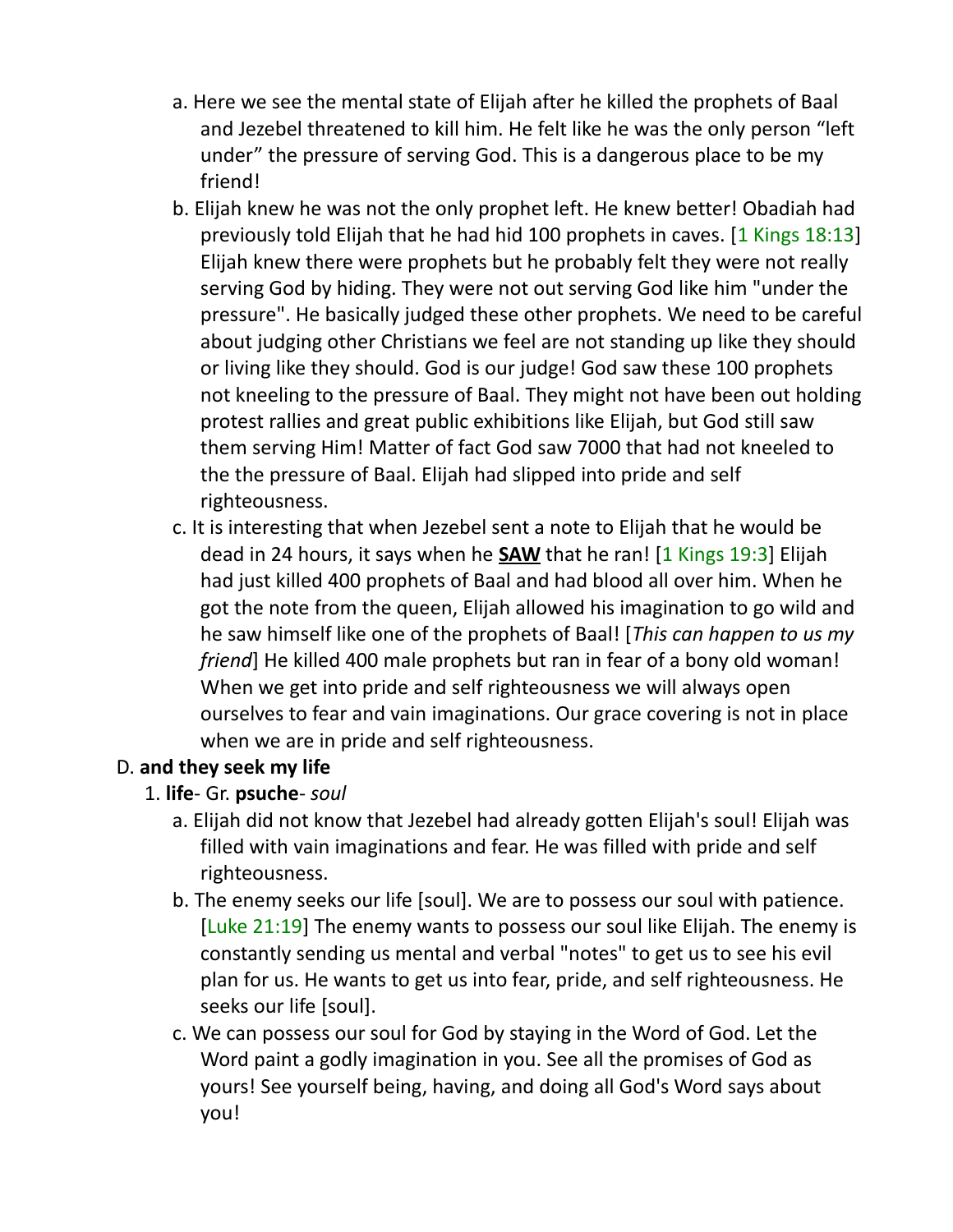- 4. **But what does the divine response say to him? "I HAVE RESERVED FOR MYSELF SEVEN THOUSAND MEN WHO HAVE NOT BOWED THE KNEE TO BAAL."** 
	- A. **But what does the divine response say to him**
		- 1. **divine response** Gr. **chrematismos** *a needed oracle from God*
			- a. Elijah badly need to hear this answer from God. We need to know that we are not the only one under the pressure of this world and enemy. [1] Peter 5:9]
	- B. **"I have reserved for myself seven thousand men who have not bowed the knee to Baal"**
		- 1. **reserved** Gr. **kataleipo** *to leave down*
			- a. Elijah saw himself under the pressure [**hupoleipo**]. God saw the 7000 on top of the pressure and pressing down on it! [**kataleipo**]
		- 2. **bowed** Gr. **kampto** *to bend down*
		- 3. **Baal** Gr. **Baal** *lord*
			- a. The enemy wants to be lord. He wants the place of the Lord Jesus. He always wanted worship. That is why in tempting Jesus he wanted him to bow to him. [Matt. 4:9]
			- b. If we don't bow to Jesus we will bow to the enemy. There is no getting around it! When we get into pride and self righteousness we bow to the enemy. When we place our faith in the finished work of Jesus and obey by faith then we bow to Him!
			- c. Every knee will bow to the Lord Jesus one day- [Phil. 2:10] We get to choose to do it now!
- 5. **Even so then, at this present time there is a remnant according to the election of grace.**
	- A. **Even so then** As there were 7000 back in Elijah's day that still believed in the Lord, so it was in Paul's day. Most Jews did not believe in the Lord, but there were some that did. Paul was one of them.
	- B. **present time** Gr. **nun kairos** *now season*
	- C. **remnant** Gr. **leimma** *a remainder*
	- D. **election of grace**
		- 1. The election of God is according to grace. Grace is God's sovereign choice for His selection and salvation. It is by grace through the finished work of Christ. Salvation is a gift that must be received. Those who accept this term by faith are the elect. Most of the Jewish nation rejected God's offer and terms. Some Jews however accepted and believed and were counted as God's people and elect.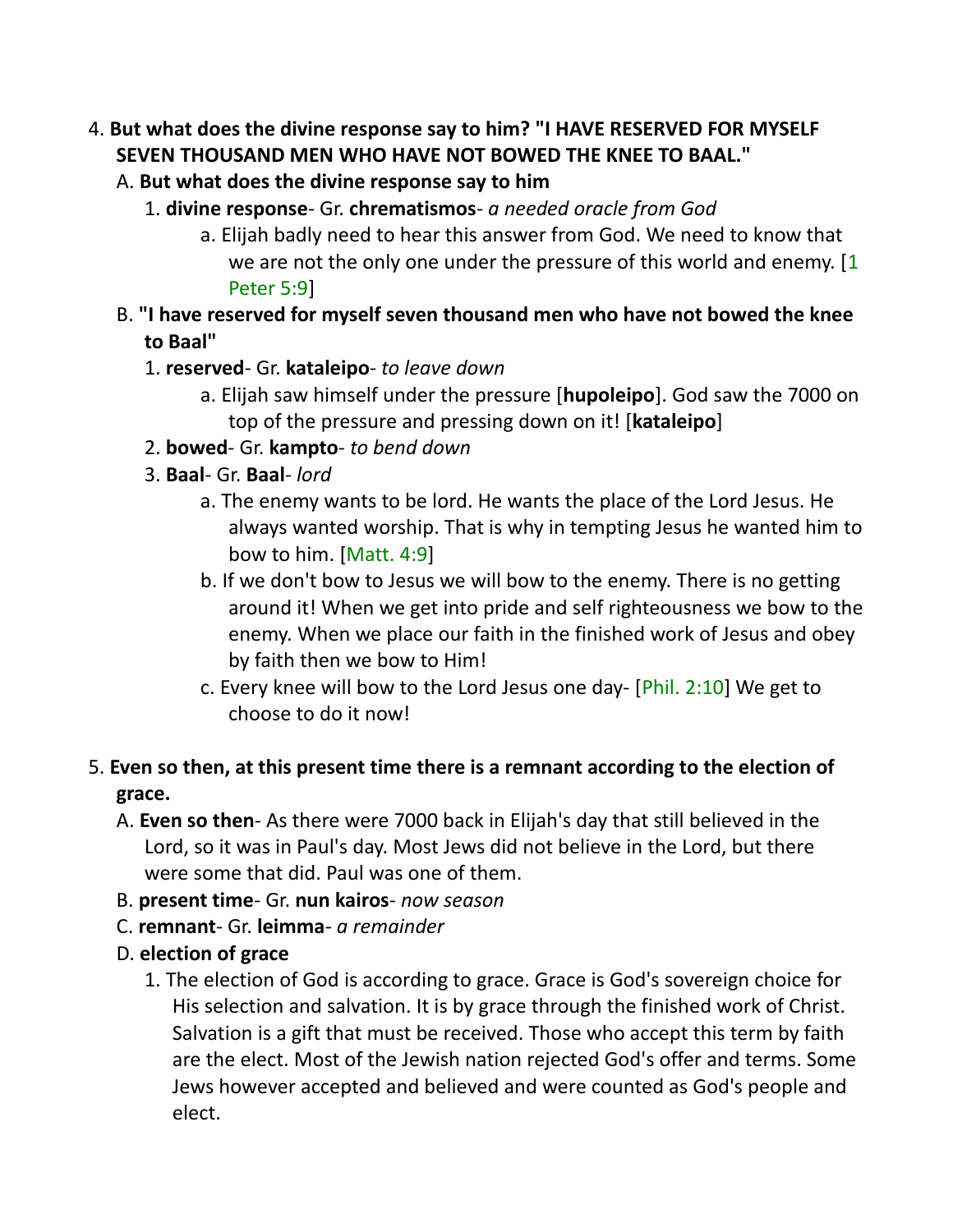- 6. **And if by grace, then** *it is* **no longer of works; otherwise grace is no longer grace. But if** *it is* **of works, it is no longer grace; otherwise work is no longer work.** 
	- A. **And if by grace, then it is no longer works**
		- 1. **by grace** God's unmerited favor, ability and supply
		- 2. **works** man's ability or supply
	- B. **otherwise grace is no longer grace**
		- 1. If you add in man's works then grace is destroyed. Grace is all of God's initiative and doing. We are called to good works that is in response to grace.
	- C. **otherwise work is not longer work**
		- 1. If you add grace to man's work you destroy works. Man's works is all of man working for God.
	- D. This is exactly where many Christian get hung up. They try to mix grace and works. They want God's grace but they also want to have something to add in the achieving. Our only proper response to grace is to believe and receive. Grace will produce work, but work cannot help achieve what grace produces. However, the force of grace in our life will cause us to become very energetic! [1 Cor. 15:10] Just as a golf ball does not help the golfer swing, but it is quite energetic upon impact, so it is with us. We cannot help God produce anything, but we become quite energetic when His grace makes impact in our heart and life!
	- E. The grace/faith principle will empower us. The law/works principle will condemn us. If you try to mix the two you lose the power of both! God would have us either hot or cold. Mixing grace and works will make us luke-warm. If you are living under pure law/works it will eventually teach you of your corrupt nature and need for a Savior and pure grace. If you try to mix grace and law you rob the law of it's doing it's proper job to lead you to grace.

# 7. **What then? Israel has not obtained what it seeks; but the elect have obtained it, and the rest were blinded.**

- A. **What then?**
	- 1. Paul returns to the issue of Israel and the Gentiles.
- B. **Israel has not obtained what it seeks**
	- 1. **obtained** Gr. **epintugchano** *to light or hit upon any person or thing to attain to, obtain*
	- 2. **seeks** Gr. **epizeteo** *intensely search after*
		- a. Israel did not miss it by not being zealous enough. The missed it about being zealous for the wrong thing! They were zealous about selfrighteousness.
- C. **but the elect have obtained it**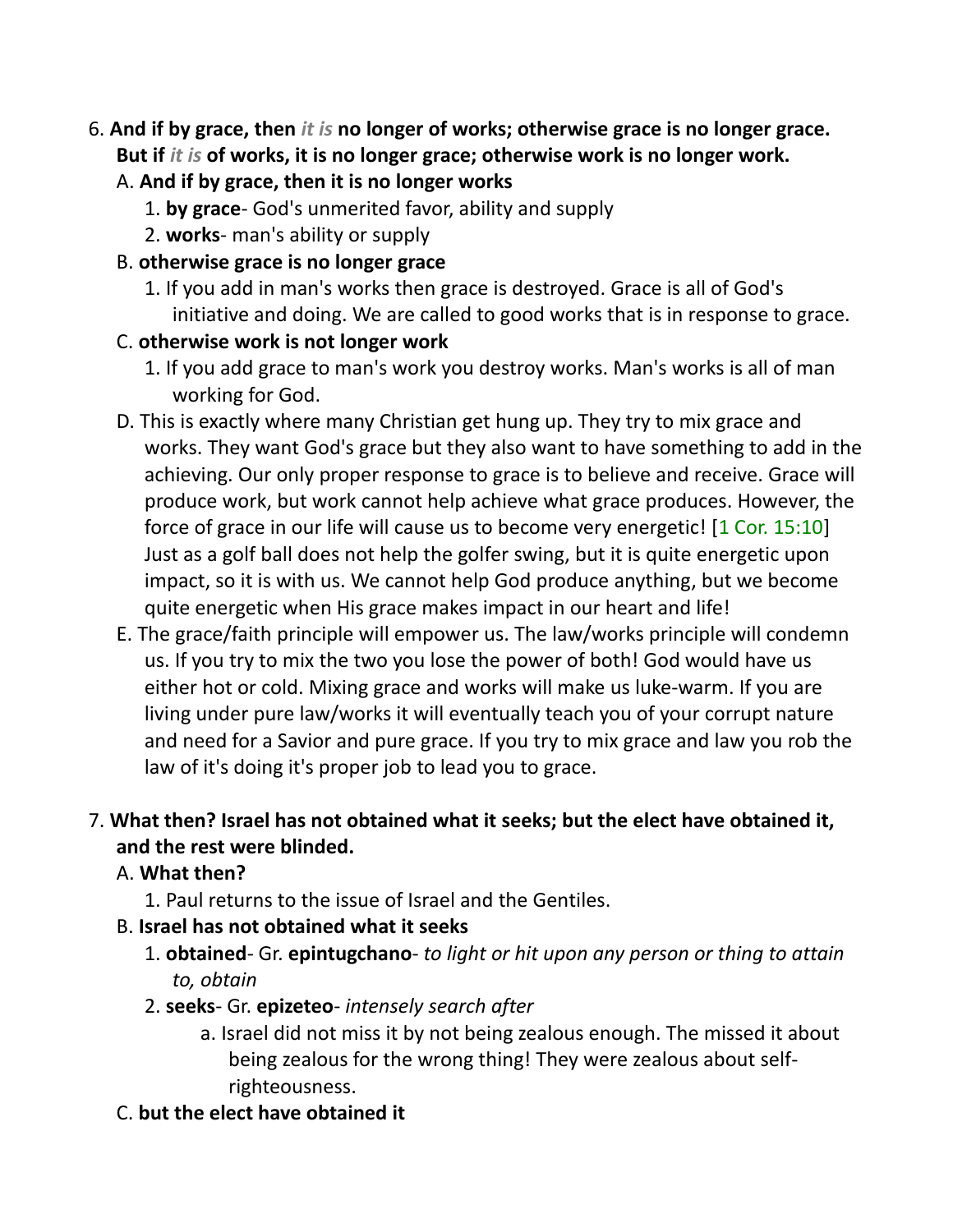#### 1. **the elect**- Gr. **ekloge**- *to select out*

2. The elect are all those people who have accepted God's terms for salvation. They accept God's grace through Jesus by faith. Notice this verse says that Israel did not obtain but the elect did. It is interesting that in [Isaiah 45:4] Israel is called "My Elect". This verse seems to divorce Israel from being the elect. It says Israel did not obtain it. Paul is speaking of natural unbelieving Israel. This once again shows that not all Israel is Israel. [Rom. 9:6] The Israel of God accept Jesus the Messiah. We Gentiles who have believed have been grafted into God's true spiritual Israel. [Gal. 6:16]

### D. **and the rest were blinded**

- 1. **blinded** Gr. **poroo-** *to harden*
	- a. Just as when Pharaoh set his heart against God, it was hardened, so it is with unbelieving Israel right now. They rejected their Messiah and were handed over to be further hardened in their pre-set state.

# 8. **Just as it is written: "GOD HAS GIVEN THEM A SPIRIT OF STUPOR, EYES THAT THEY SHOULD NOT SEE AND EARS THAT THEY SHOULD NOT HEAR, TO THIS VERY DAY."**

- A. **Just as it is written: "God has given them a spirit of stupor,**
	- 1. **spirit-** Gr. **pneuma** *spirit of a being or attitude*
	- 2. **stupor** Gr. **katanuxis** *a pricking, piercing; insensibility of mind*
- B. **eyes that they should not see and ears that should not hear**
	- 1. Jesus said that the disciples had eyes to see and ears to hear. This is given to us when we choose to believe upon Christ.
	- 2. Natural Israel does not have eyes to see and ears to hear. This also was given to them when the rejected and refused to believe in the Messiah.
	- 3. A veil is over the eyes of unbelievers. [2 Cor. 3:14-15] This veil is a result of unbelief. However, when someone decides to turn to the Lord the veil is taken away. [2 Cor. 3:16]
	- 4. Do not misunderstand this verse to say that a Jew cannot be saved during the age of grace. Paul got saved and everywhere he preached a small number of Jews got saved. If this verse means that God is responsible for the condition of Israel and is keeping them from being saved, then why then did so many Jews get saved under Peter and Paul's ministries? If the Jews have no choice in getting saved now then why did so many believe and get saved? Remember, the 3000 that got saved on the day of Pentecost were all Jews! [Acts 2:41]
	- 5. This verse is saying that those who rejected Christ were handed over to their condition and become more and more insensitive to God. This principle is the same today. A person can say no to God which leads them to be more insensitive to God. If this process continues that person can become so callous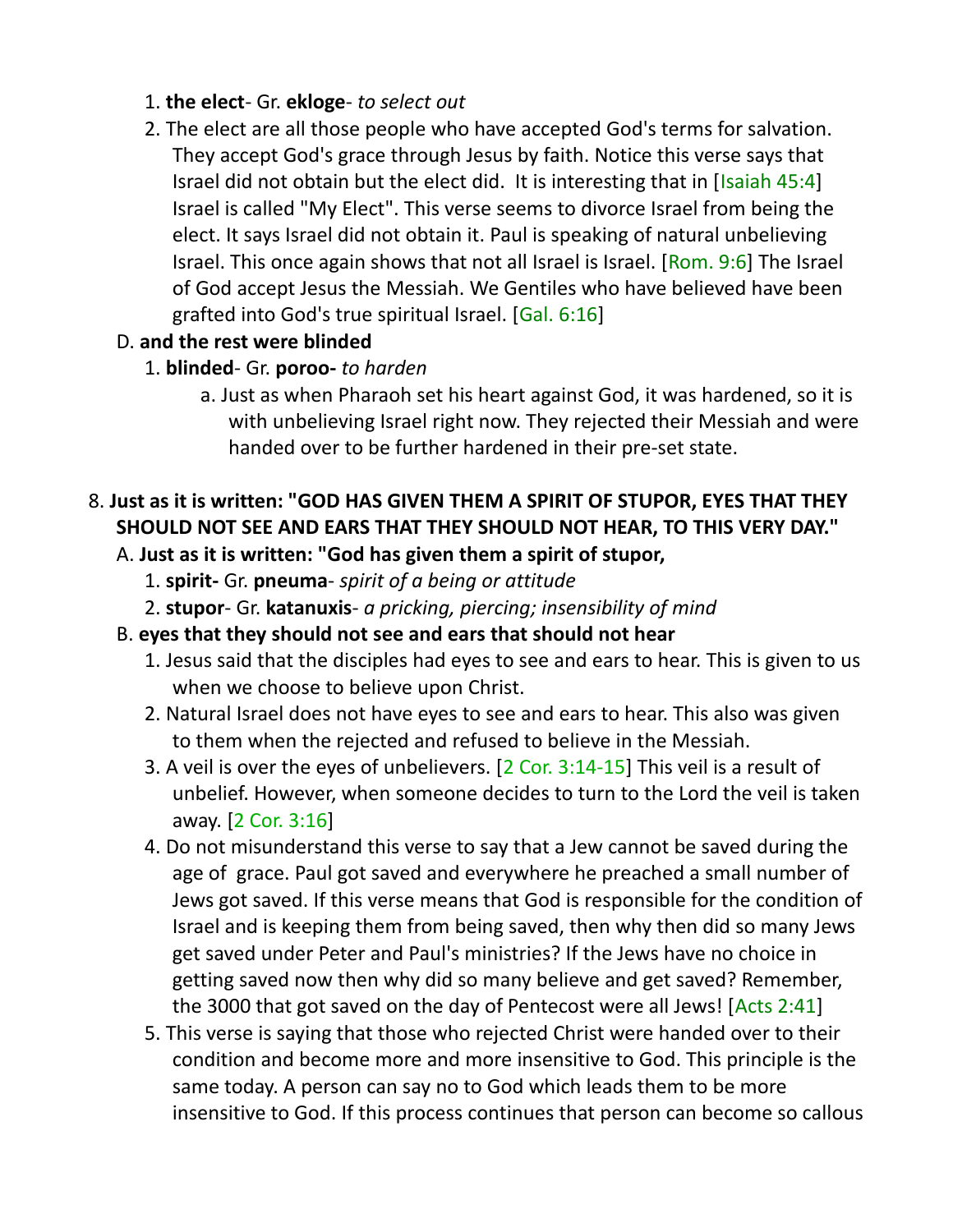that they have a seared conscience.  $[1$  Tim. 4:2]

# C. **to this very day**

1. This does not speak to a 24 hour day, but this day of the Church Age. When the full number of Gentiles come in, then it will be a new day for the nation of Israel.

# 9. **And David says: "LET THEIR TABLE BECOME A SNARE AND A TRAP, A STUMBLING BLOCK AND A RECOMPENSE TO THEM.**

- A. **And David says:** [Ps. 69:22-23]
- B. **Let their table become a snare and a trap**
	- 1. **table** Gr. trapeza- *a table on which food is placed, an eating place -equiv. to the food [feast] placed upon the table; the table or stand of a money changer, where he sits, exchanging different kinds of money for a fee (agio), and paying back with interest loans or deposits*
		- a. This word really speaks of natural prosperity that is ill gotten or trusted in instead of God. The Jews of Jesus and Paul's day sought more for money than God. Judas betrayed Jesus over money. Jesus repeatedly over turned the tables of the money changers in the temple. The Pharisees were filled with covetousness and extortion.
		- b. The love of money is the root of all kinds of evil and can even get a Christian off in a ditch. It will become a snare and a trap. [1 Tim. 6:9]
	- 2. **snare** Gr. **eis pagis** *go into a snare or noose in which birds are entangled and caught.*
	- 3. **trap** Gr. **eis thera** *go into a hunt of wild beasts to destroy them. They are the prey!*
		- a. First those who go after money instead of God turn themselves into carnal beasts that will be caught in a trap instead of sensible people.
		- b. Second, those who give themselves over to the love of money and covetousness ENTER into temptation. [1 Tim. 6:9]
		- b. They are snared and then pierced through like a caught animal.
		- c. The love of money and sexual sin will both do this to a person! [Prov. 7:23]

# C. **a stumbling block and a recompense to them**

- 1. **stumbling block** Gr. **eis skandalon** *unto a "scandal"- trap or snare to catch one.*
- 2. **recompense** Gr. **antapodoma** *from anti- in exchange; apodidomi- to give off or away. It means to be given back to.*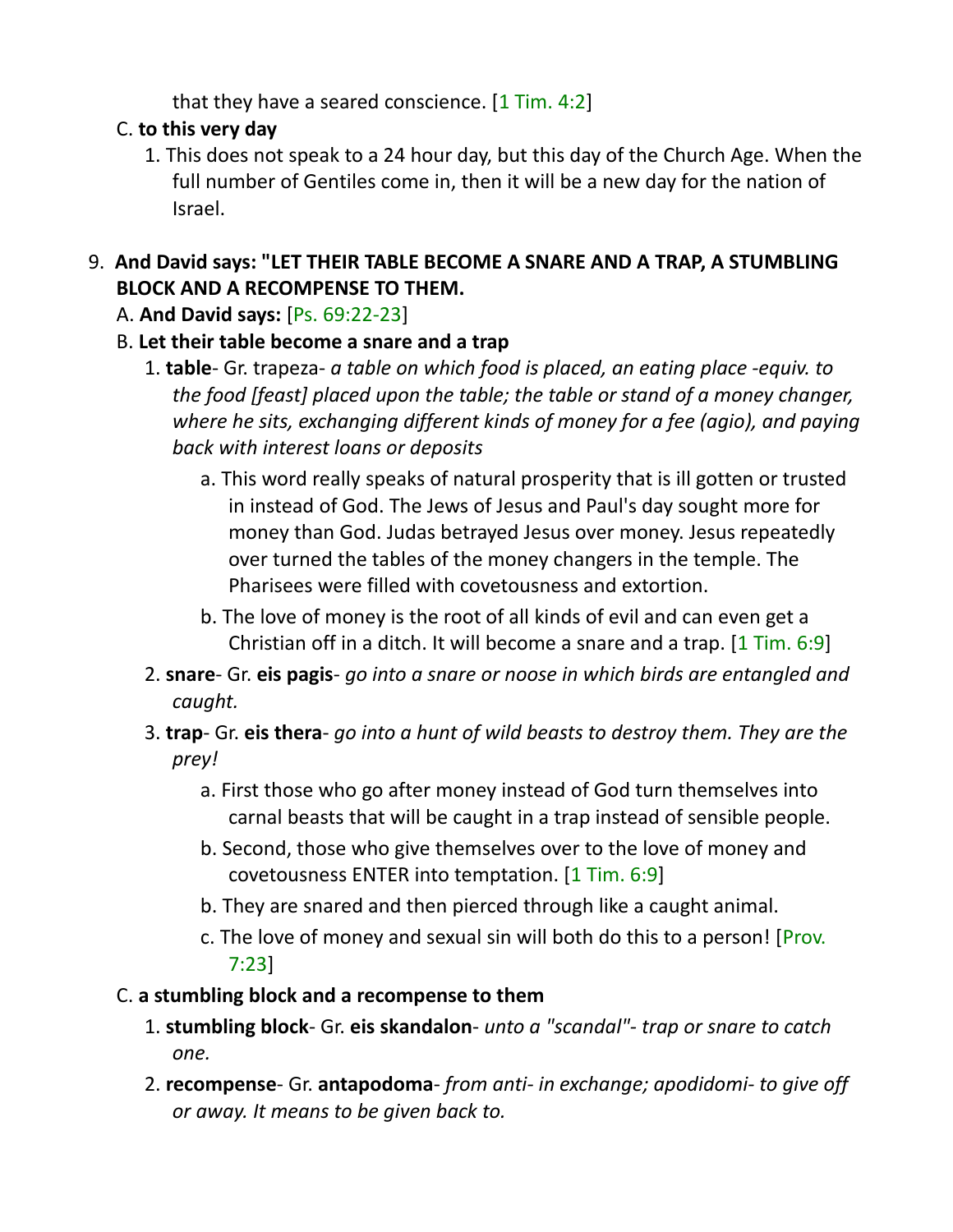a. Covetousness is a stumbling block and will cause a scandal to you. It will recompense you with misery.

### 10. **LET THEIR EYES BE DARKENED, SO THAT THEY DO NOT SEE, AND BOW DOWN THEIR BACK ALWAYS."**

#### A. **be darkened**- Gr. **skotizo**- *to obscure with darkness*

1. The law is a shadow of Christ.  $[Col. 2:17]$  To have a law mindset is to be obscured with darkness. Christ is the light of the world.

#### B. **so that they do not see**

1. seeing spiritual light through Christ will cause us to stand up straight and live victorious.

#### C. **and bow down their back always**

- 1. **bow down** Gr. **sumkampto** *to bend down together under a load of burden*
	- a. Being under the law puts you under a load of oppressive burden to perform for God to earn His pleasure, favor, and blessing. It is oppressive because God's demands are perfection! Christ met that demand for perfection for us! We can rest in His finished work, and perform work from that rest. As a golf ball rests upon a tee, so we rest in grace. Once the force of grace impacts us we fly into action!
	- b. The law makes slaves, grace makes sons who exercise their authority through faith!
- 2. **always** Gr. **diapantos** *from dia- through; panta- all- through all time; always without end.*
	- a. If you live under law you must perform **always**! There is no time you can let down your effort. Failure is not an option! Rest is no option! Jesus called unto those burdened by law and said come unto me you who are weary and burdened and I will give you rest! [**Matt. 11:28-29**] Only then can you take up His yoke and do empowered work! Those who fail to measure up, which is everyone, they will end up **always** bowed down with a burden of condemnation and guilt.
- 11. **I say then, have they stumbled that they should fall? Certainly not! But through their fall, to provoke them to jealousy, salvation** *has come* **to the Gentiles.**

### A. **I say then, have they stumbled that they should fall?**

- 1. **stumbled** Gr. **ptaio** *to trip, that is, (figuratively) to err, sin, fail*
- 2. **fall-** Gr. **pipto-** *to descend from a higher place to a lower; metaphorically to fall*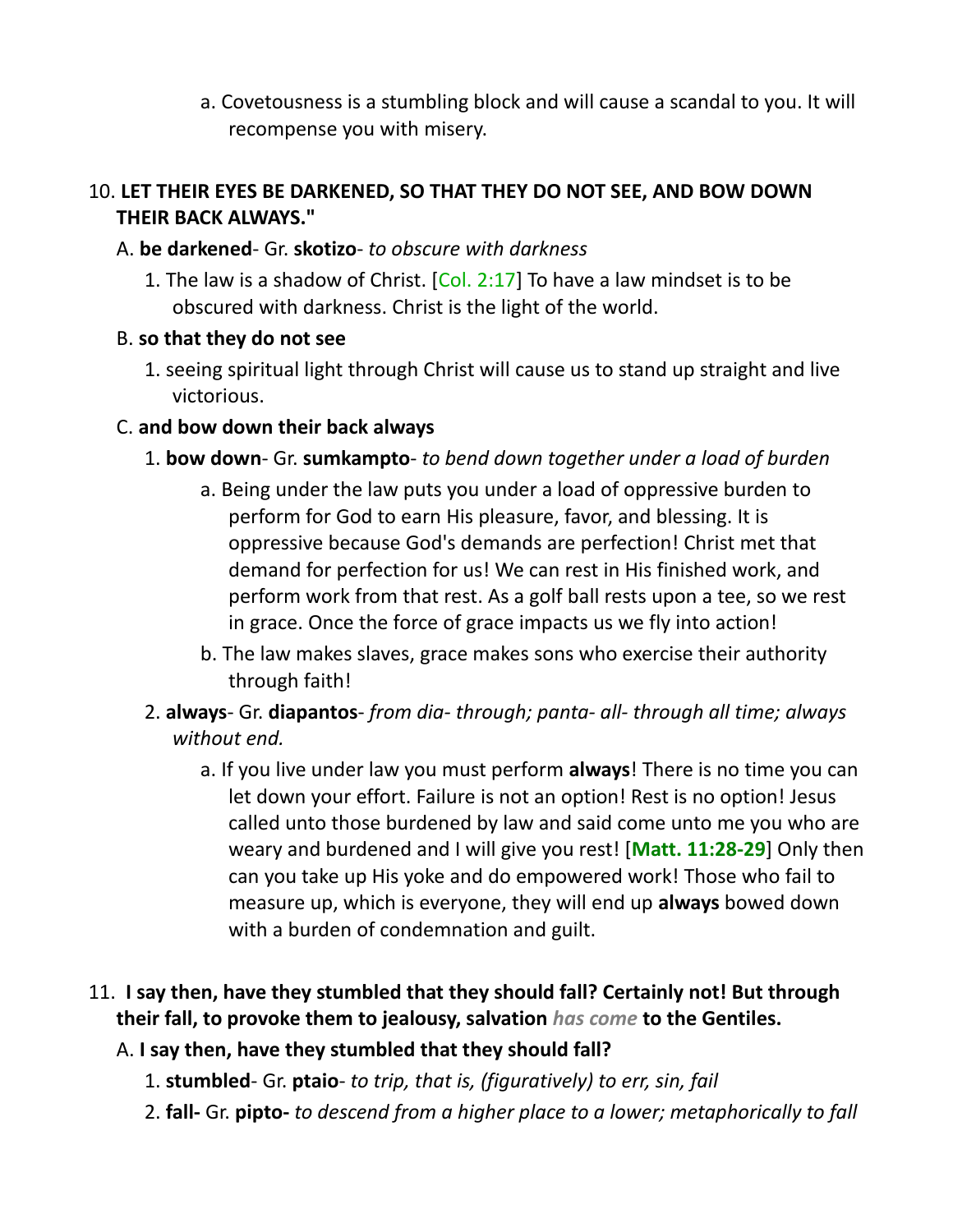*under judgment, came under condemnation; perish or be lost; to be cast down from a state of prosperity; to fall from a state of uprightness; to perish, i.e come to an end, disappear, cease; to lose authority, no longer have force; to fail of participating in, miss a share in.*

- a. It is one thing to trip and stumble, but it is another to fall down.
- b. Israel has tripped up and stumbled, but they have not completely fallen down for good. God is still saving Jews and He has not forsaken that nation. He will once again visit Israel and a believing nation of Israel will once again be the jewel of the Earth with Christ the Messiah it's king.

### B. **Certainly not!**

1. It is certain that God has not forgotten the nation of Israel. This is seen in the nation being reborn in this past century and its survival though many nations have tried to exterminate them.

### C. **But through their fall, to provoke them to jealousy**

- 1. **fall** Gr. **paraptoma** a *side slip* (*lapse* or *deviation-fall to the wayside*), *that is, (unintentional) error or (willful) transgression*
	- a. Israel's deviation was caused by willful transgression in rejecting grace and the Messiah.
	- b. Israel got out of the plan and will of God by self righteousness and unbelief. The same can happen to us as a Christian. We can deviate from the plan and purpose of God if we stop trusting in God's grace and obeying God by faith.

### 2. **provoke them to jealousy**- Gr. **parazeloo**- *to come alongside and incite*

a. Again Israel knows what being blessed through covenant means. If the church are not blessed through covenant then there will be no way natural Israel will be incited to jealousy because of us!

# 12. **Now if their fall** *is* **riches for the world, and their failure riches for the Gentiles, how much more their fullness!**

### A. **Now if their fall is riches for the world**

- 1. **riches** Gr. **ploutos** *wealth (as fulness), that is, (literally) money, possessions, or (figuratively) abundance, richness, (specifically) valuable bestowment:*
	- a. The church has greatly erred in generations past by denying the full import of this word. This word literally means **financial wealth**. The church by in large has only made this word figurative and called it spiritual riches. No! We have received both spiritual and natural riches through the transgression of Israel. They were blessed spiritually and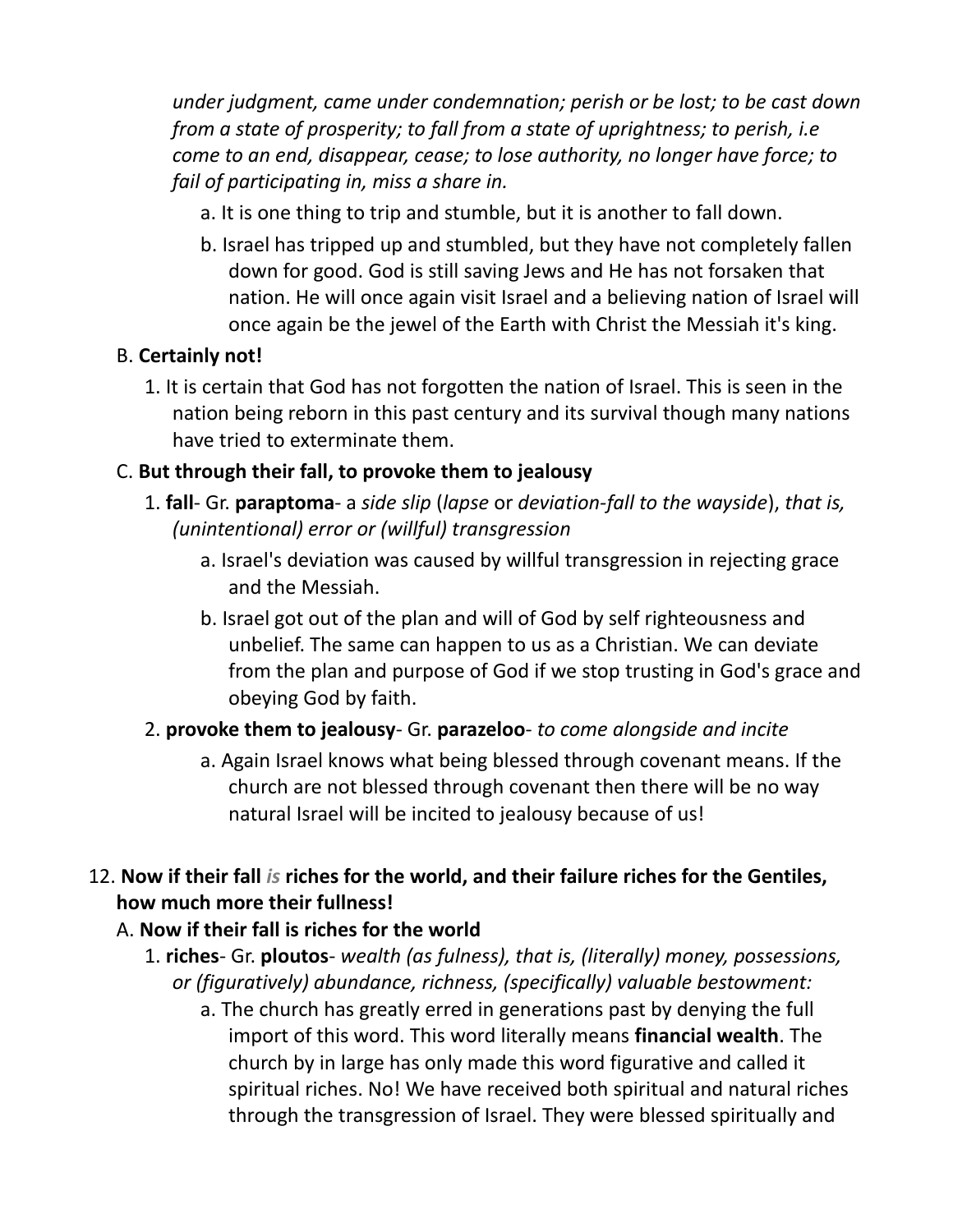financially in the OT. We now share of the fatness of the covenant with God which is both spiritual AND natural riches!

- b. We need to confess- "**NOW**, I am rich! I am rich spiritually and naturally because of the covenant I have with God through Christ!"
- 2. **world** Gr. **kosmos** *orderly arrangement, the ungodly multitude; the whole mass of men alienated from God, and therefore hostile to the cause of Christ; fig. for the Gentiles*

#### B. **and their failure riches for the Gentiles**

- 1. **failure** Gr. **hettema** *a diminution, decrease: i.e. defeat*
- 2. **riches** Gr. **ploutos**
	- a. Israel was decreased and the Gentile church has made increase.
- C. **how much more their fulness**
	- 1. **fulness** Gr. **pleroma-** *fulness, abundance*
	- 2. The restoration of Israel will mean even greater blessing to the world than ever. No longer will Israel despise other nations in their pride, but she will open up her arms and heart to the world during the Millennium and be a great blessing to the world.

# 13. **For I speak to you Gentiles; inasmuch as I am an apostle to the Gentiles, I magnify my ministry,**

- A. **For I speak to you Gentiles**
	- 1. If Paul spoke these things to Jews he would be killed!
- B. **inasmuch as I am an apostle to the Gentiles**
	- 1. **apostle** Gr. **apostolos** *a sent one with a message and authority*
	- 2. Paul was a sent one to the Gentiles
- C. **I magnify my ministry**
	- 1. **magnify** Gr. **doxazo** *glorify*
	- 2. **ministry** Gr. **diakonia** *deaconing; service, minstry*
		- a. As I mentioned previously in this commentary on Romans, I believe Paul wasn't always totally happy being an apostle to the Gentiles. He wanted to be sent the Jews. I believe he felt much more qualified to reach the Jews than the Gentiles. Peter who seemed less qualified to reach Jews was sent to them. Paul had to realize that God does not use us so much for our qualifications but because of our trust in His power, strength, and grace.
		- b. Why did Paul glorify in being an apostle to the Gentiles? It was because it might make the Jews jealous and they might turn to God and be saved! Paul never got the Jews out of his heart even though he did genuinely love the Gentiles.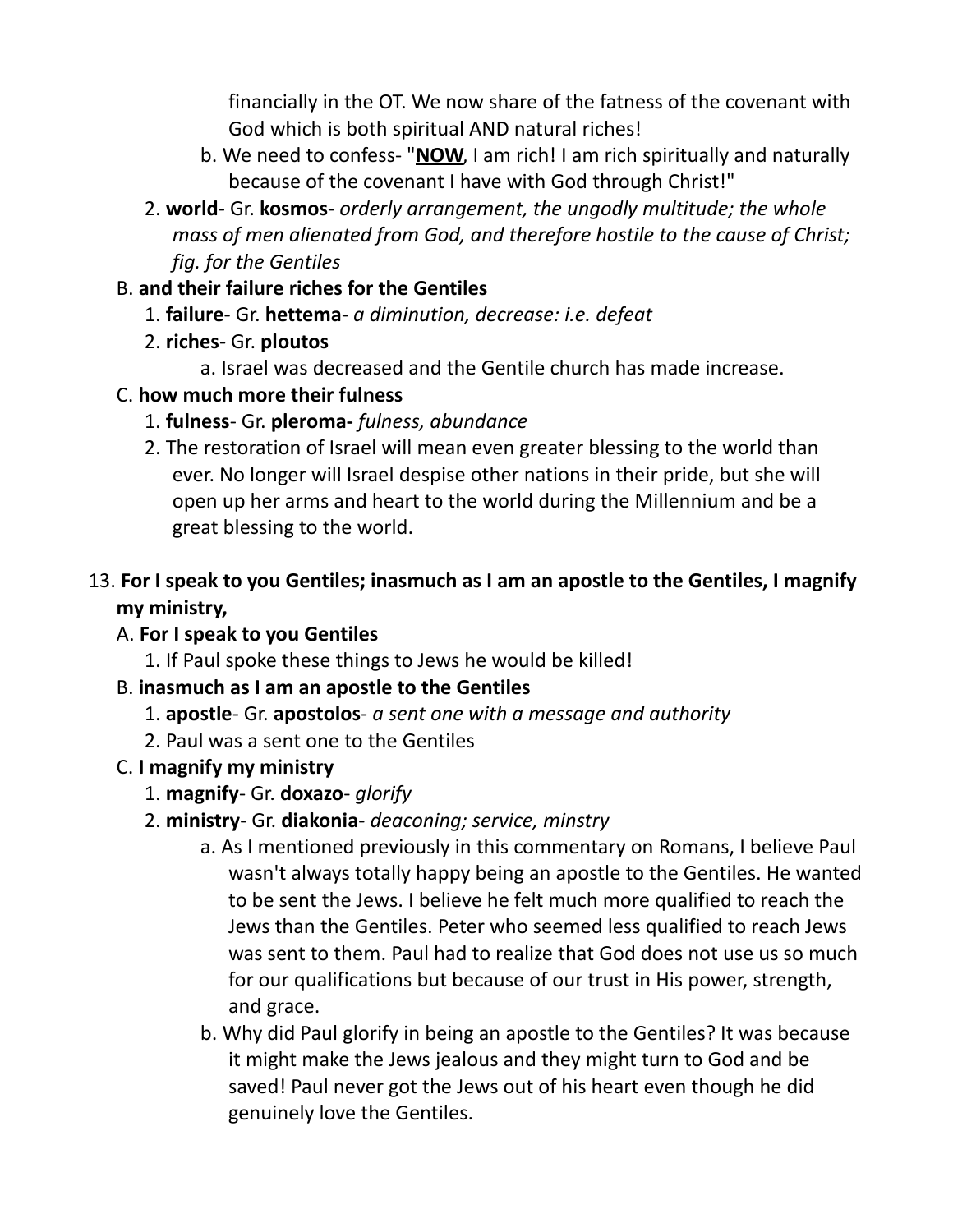- 14. **if by any means I may provoke to jealousy** *those who are* **my flesh and save some of them.** 
	- A. **if by any means I may provoke to jealousy**
		- 1. **if by any means** even being an apostle to the Gentiles!
		- 2. **provoke to jealousy-** Gr. **parazeloo** *to come beside and incite*
	- B. **those who are my flesh**
		- 1. Jews

#### C. **and save some of them**

- 1. Universalism is error. Not all are saved.
- 2. **save** Gr. **sozo** *to save, keep safe and sound, to rescue from danger or destruction; to save a suffering one (from perishing), i.e. one suffering from disease, to make well, heal, restore to health; to preserve one who is in danger of destruction, to save or rescue, to deliver from the penalties of the Messianic judgment [Thayers]*
	- a. Universalists today try to redefine words or use only one part of a definition to make scripture fit their doctrine. They do that with the word "save". They say that the word save only refers to natural preservation and wholeness. They say "saved" only means to heal, make whole naturally, and to prosper naturally. They say that all men are reconciled to God without faith and are in Christ but they need to know this for it to benefit them in the natural and they experience the benefits of salvation in the natural. **However, this word saved most of the time is used to speak of being saved from eternal destruction and Messianic judgment.** This is how the word is used here.
- 3. **some of them** this speaks of the Jewish remnant. God has not caste away Israel, and neither is it impossible for Jews to be saved today, although the most part of them are blinded and hardened in heart towards Christ. [Rom. 11:1, 5]
- 15. **For if their being cast away** *is* **the reconciling of the world, what** *will* **their acceptance** *be* **but life from the dead?**
	- A. **For if their being cast away is the reconciling of the world**
		- 1. **being cast away** Gr. **apobole** *from apo-away; ballo- to cast or throw- fig. rejected*
		- 2. **reconciling** Gr. **katallage** *adjustment of a difference, reconciliation, restoration to favor in the NT of the restoration of the favor of God to sinners that repent and put their trust in the expiatory death of Christ*
			- a. It is true that through Christ God has reconciled the world to Himself. [1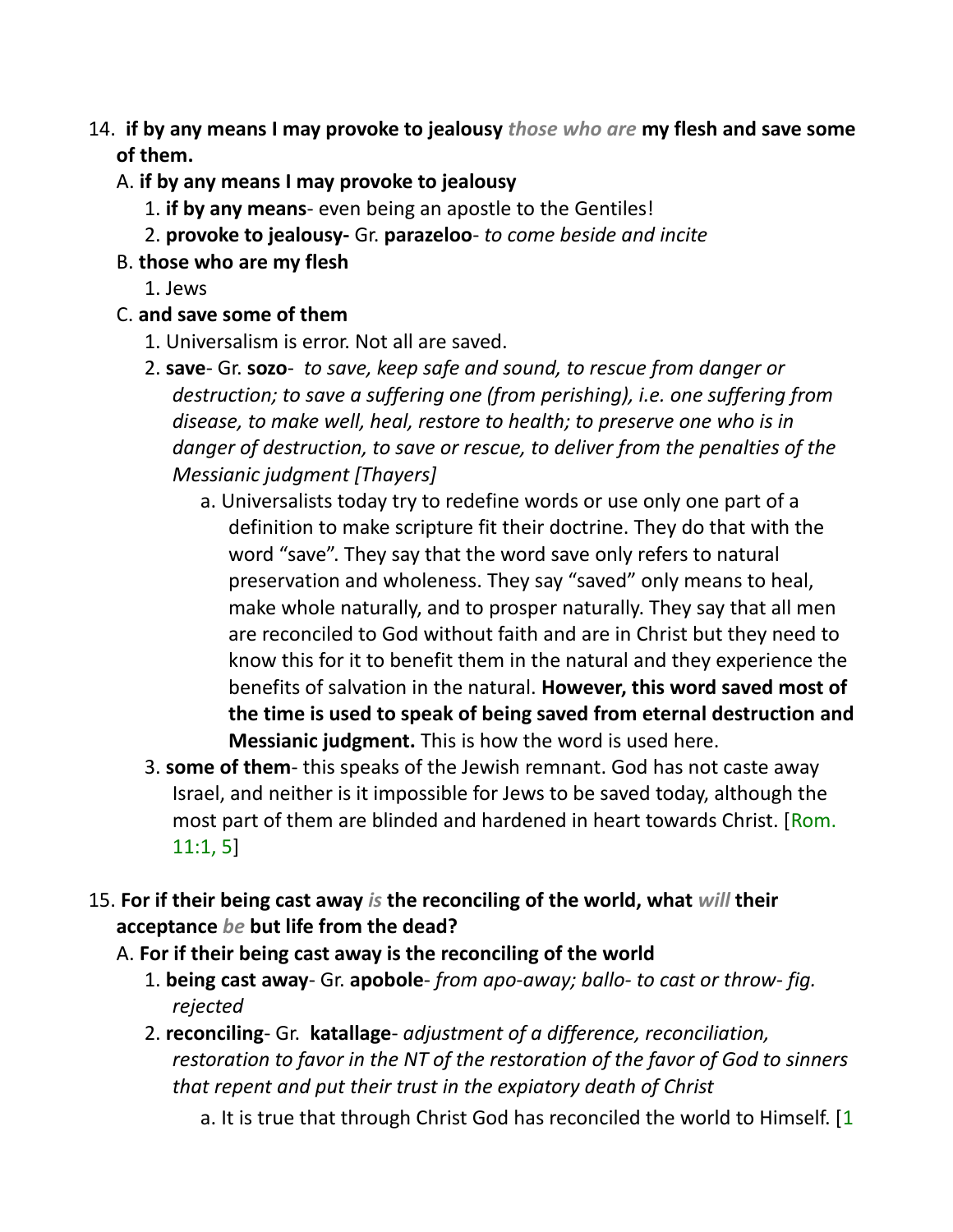Cor. 5:19] However, it is also clear that people must receive that reconciliation. [Rom. 5:11- received the "atonement" is Gr. **katallage***reconciliation*]. People need to be reconciled to God. [2 Cor. 5:20] They do this by receiving Christ by faith. [John 1:12]

# B. **what will their acceptance be but life from the dead**

- 1. **acceptance** Gr. **proslepsis** *admission: receiving*
- 2. **life from the dead**
	- a. For many centuries it looked like Israel was dead. However, they have been reborn and back in their land. God has performed this miracle. This is a sign that these are the last days!
- 16. **For if the first fruit** *is* **holy, the lump** *is* **also** *holy;* **and if the root** *is* **holy, so** *are* **the branches.**
	- A. **For if the first fruit is holy, the lump is also holy;**
		- 1. **first fruit** Gr. **aparche** *to take away the first fruits of the productions of the earth which was offered to God. The first portion of the dough, from which sacred loaves were to be prepared. Hence term used of persons consecrated to God for all time; to offer firstlings or first fruits.*
		- 2. **holy** Gr. **hagios** *to set apart as sacred or for divine use*
		- 3. **lump** Gr. **phurama** *any substance mixed with water and kneaded.*
			- a. In the OT on the feast of first fruits some grain was harvested and was presented before the Lord as a wave offering. The first fruits of the harvest become holy, which in turn causes the whole harvest it came from to be holy as well. This grain was turned into dough.
			- b. Jesus is the first fruits from the dead and is holy. [1 Cor. 15:20] We Christians are called a **new lump** and we are holy as well![1 Cor. 5:7]
			- c. The fact that Jesus is the first fruits from the dead and is holy, means that we will also be resurrected from the dead and be holy.
			- d. Israel was supposed to be the new lump if they accepted their Messiah, but they did not. The Gentiles did accept Jesus and they became that new lump. [1 Cor. 5:7]

### B. **and if the root is holy, so are the branches**

- 1. **root** Gr. **rhiza**
	- a. Jesus is the root- [Is. 53:2; Rom. 15:12]

### 2. **branches**- **klados**

a. We are the branches! [John 15:5]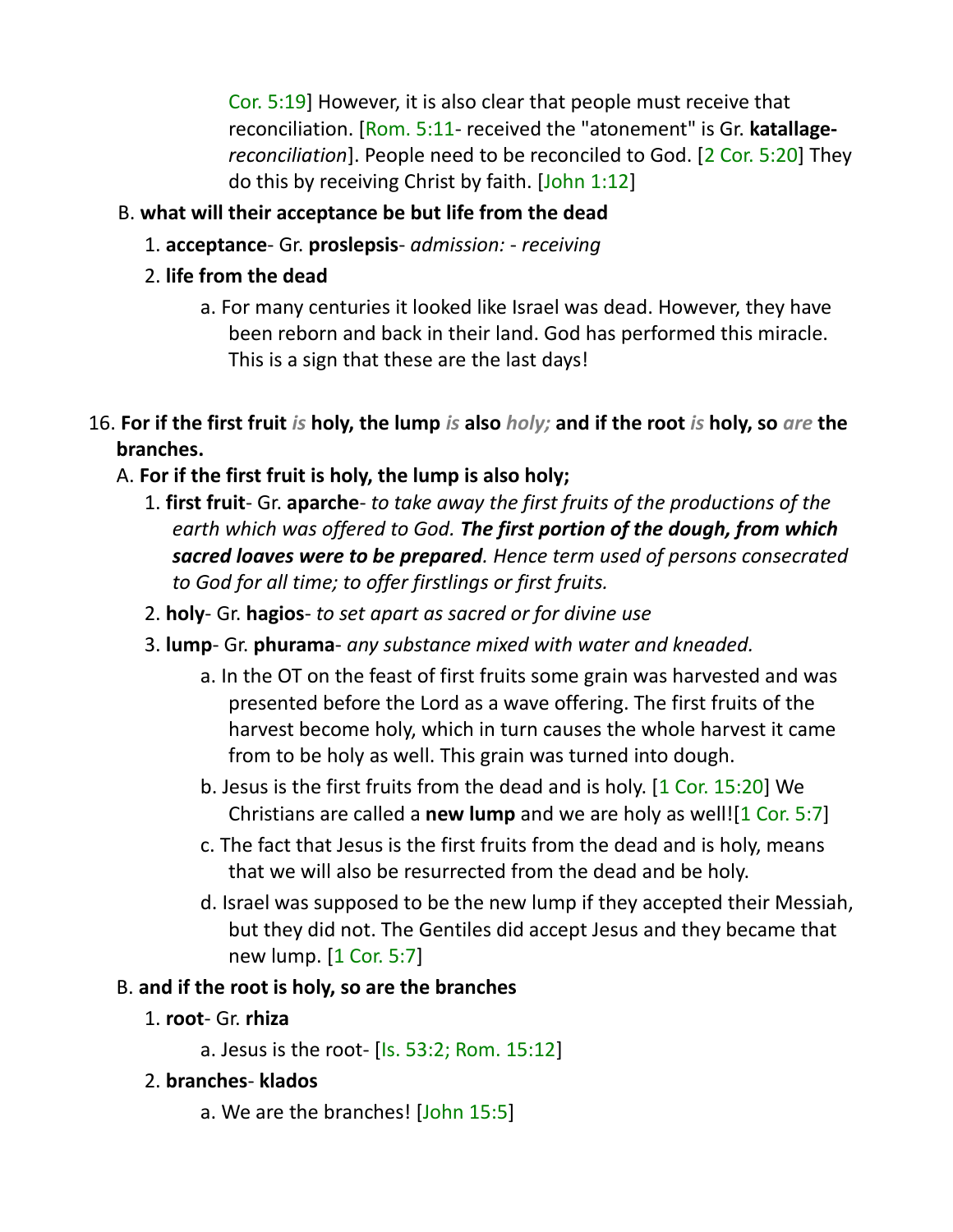- b. Israel were the natural branches to the Messianic tree. However, they rejected their Messiah and so were broken off. The believing Gentiles were branches in a wild olive tree and were grafted into the Messianic tree.
- 3. The principle of this verse is why tithing is so powerful. When you consecrate the first fruits to God it becomes holy and also sanctifies all the rest from which it came from! All of our finances are holy.
- 17. **And if some of the branches were broken off, and you, being a wild olive tree, were grafted in among them, and with them became a partaker of the root and fatness of the olive tree,** 
	- A. **And if some of the branches were broken off**
		- 1. **broken off** Gr. **ekklao** *to break out of*
			- a. Natural unbelieving Israel
	- B. **and you**
		- 1. believing Gentiles
	- C. **being a wild olive tree**
		- 1. **wild olive tree** Gr. **agrielaios** *of or belonging to the oleaster or wild olive* a. Speaking of the Gentiles who were not cultivated by God as Israel was.
	- D. **were grafted in among them**
		- 1. **grafted** Gr. **egkintrizo** *to cut into for the sake of inserting a scion*
		- 2. The normal way grafting is done is to take a branch from a good tree and graft it on a bad tree. The life and nature of the grafted tree will cause the bad tree to produce good fruit! However, the opposite is spoken of here. Here we see that branches off a wild tree are grafted into a good tree. That is why Paul says this grafting was "contrary to nature" [Rom 11:24]
		- 3. We were grafted into Christ at the cross. Jesus taking our sins and sin into Himself was "contrary to His nature". This grafting killed the Lord Jesus Christ. However, by the power of God, Jesus was raised on the third day. When we place our faith in Him, His resurrected life is grafted into us and we will start to bear good fruit after his nature! Hallelujah!! [Rom. 6:5]
	- E. **and with them became partakers of the root and fatness of the olive tree**
		- 1. **with them** believing Jews
		- 2. **partakers** Gr. **sugkoinonos** *to jointly share in*
			- a. Now in Christ we are partakers of the divine nature of Christ! [2 Pet. 1:4]
		- 3. **fatness** Gr. **piotes** *plumpness*, that is, (by implication) *richness* (*oiliness*)
			- a. The olive tree produces rich oil- fatness
			- b. We are partakers of Christ's fatness- His anointing and prosperity!
		- 4. **olive tree** Gr. **elaia** *an olive tree that is cultivated*